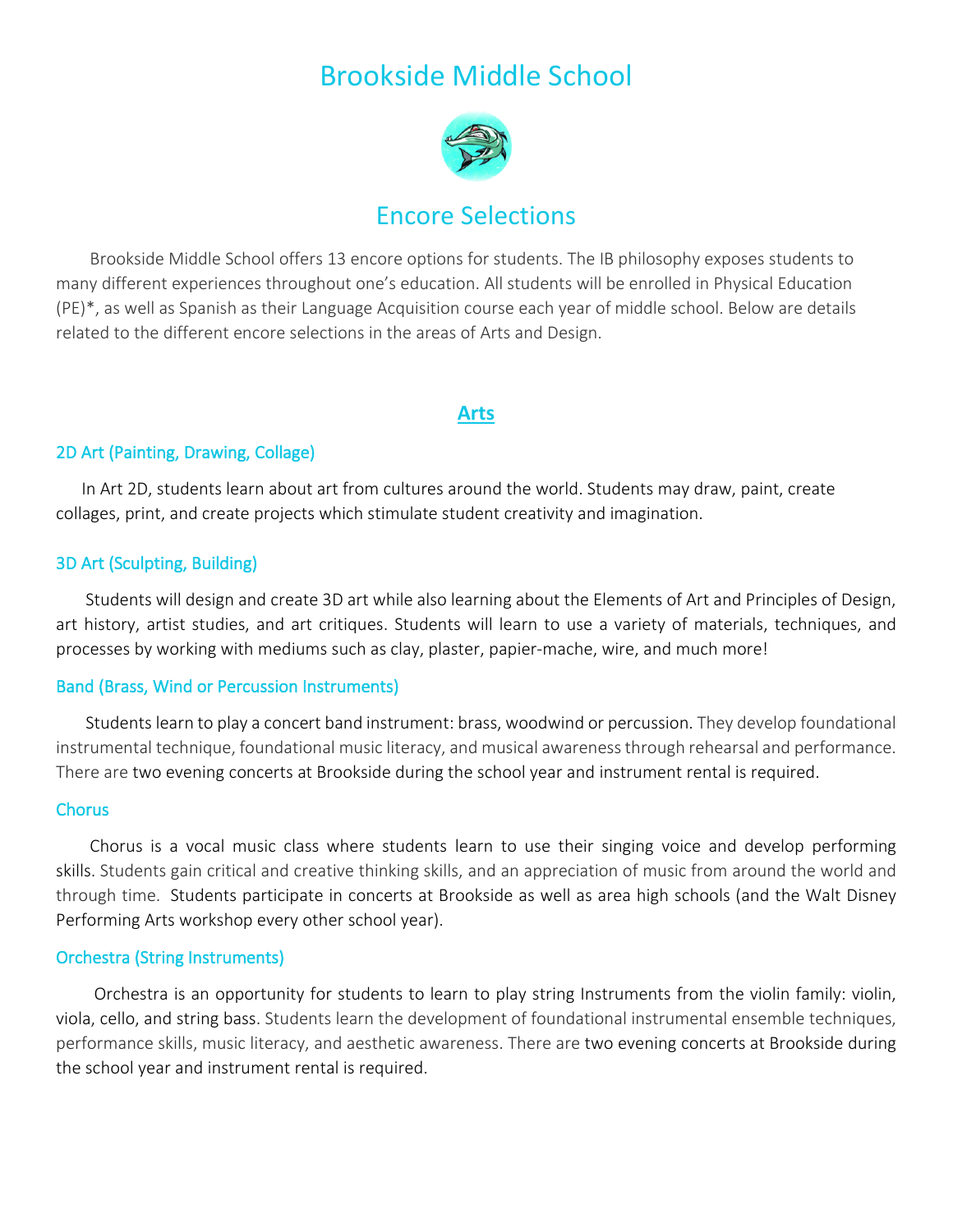#### **Design**

#### Business Applications (Typing, Microsoft Office, etc.)

 The purpose of this course is to teach students to develop an understanding and confidence in using Microsoft Office applications. Students will create presentations, outline their ideas, add/modify templates, and learn how to review and share their presentations. Instruction and learning activities are in a computer lab setting with hands-on experiences with the technology.

#### STEAM (Science, Technology, Engineering, Art & Math - STEM Fair)

In S.T.E.A.M., students research and create utilizing activities from the subject matters of: Science, Technology, Engineering, Art, and Mathematics. Students participate in the schoolwide Science Fair each year with some students also competing at the county level.

#### Technology & Engineering Design

 This course is an introductory class in the area of technology which introduces students to the development of abilities to calculate, make important observations, analyze and solve problems using manipulative skills while working cooperatively with others in team activities. Instruction and learning activities take place in a laboratory setting using hands-on experiences with the equipment, materials and technology.

#### Technology Student Association TSA

 The purpose of the Technology Student Association is to promote technological literacy, leadership, and problem solving, resulting in personal growth and opportunity. This course is intended to help students develop skills while learning about technology and careers. Students will be given the opportunity to solve technological problems using a variety of tools, materials, and processes while gaining an understanding of the effects of production technology on our everyday lives and the future. *The TSA class does compete outside the school day in some weekend events.*

#### TV Production

 The goal of the TV Production course is to gain skills to create both live and recorded television videos. Students increase their skills in public speaking, technology and writing. Creating the morning announcements is a key aspect of the TV Production class.

#### VEX Robotics

 VEX Robotics is a course that provides students an opportunity to explore the area of robotics, technology and associated careers. Students in this course will use principles of engineering to design, construct and operate robots. *The VEX Robotics class does compete outside the school day in some weekend events.*